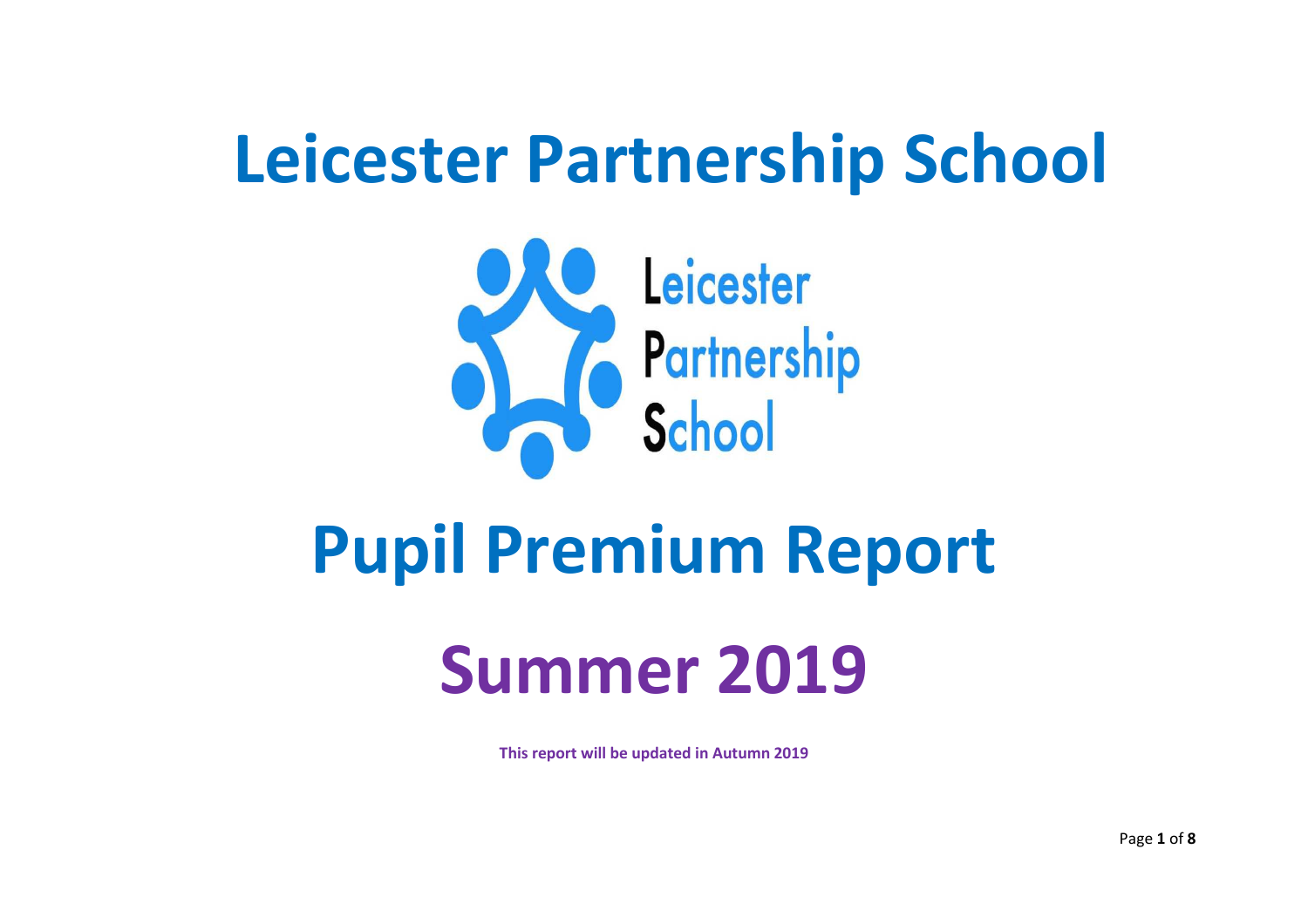#### **Section 1 - Background:**

There is a statutory requirement from September 2012 for all schools to report on their Pupil Premium allocation, spend and impact by academic year.

Pupil Premium is funding that is paid to schools to enable them to target resources and support at the most deprived pupils so that they are able to reach their potential and to help the school to reduce educational inequalities. These pupils are identified by the criteria that they are eligible for Free School Meals, the current eligibility criteria being pupils recorded in the January 2016 school census who are known to have been eligible for free school meals (FSM) in any of the previous 6 years (i.e. since summer 2010). Pupil Premium Funding is also provided in respect of children in care who have been continuously looked after for at least 6 months and for children of parents serving in the armed forces.

The LPS works with Pupil Premium Pupils who have been referred by their schools on a "Dual Registration" basis and who have been "Permanently Excluded" from mainstream education. The LPS uses its Pupil Premium Funding to support permanently excluded Pupil Premium Students. However, effective Pupil Premium strategies are often applied to all students as it is our aim to improve educational opportunities and reduce educational inequalities for all students. It is expected that "Dual Registered" Pupil Premium Pupils will be able to access Pupil Premium Funding which has been allocated to their own, mainstream, schools and that some of the costs incurred as a result of this will be met by mainstream schools eg. Assisted transport, additional mentoring, rewards and curriculum support.

| <b>Section 2 - Current Pupil Premium Funding Criteria and Number of LPS Pupil Premium Pupils:</b> |  |  |
|---------------------------------------------------------------------------------------------------|--|--|
|---------------------------------------------------------------------------------------------------|--|--|

| <b>Pupil Premium Criteria</b>                                                                                                                                                               | <b>Amount Per Annum</b> |
|---------------------------------------------------------------------------------------------------------------------------------------------------------------------------------------------|-------------------------|
| Pupils in years 7 to 11 recorded as Ever 6 FSM                                                                                                                                              | £935                    |
| Looked-after children (LAC) defined in the Children Act 1989 as one who is in the care of, or provided<br>with accommodation by, an English local authority                                 | £1.900                  |
| Children who have ceased to be looked after by a local authority in England and Wales because of<br>adoption, a special guardianship order, a child arrangements order or a residence order | £1.900                  |
| Pupils in year groups reception to year 11 recorded as Ever 5 Service Child or in receipt of a child<br>pension from the Ministry of Defence                                                | £300                    |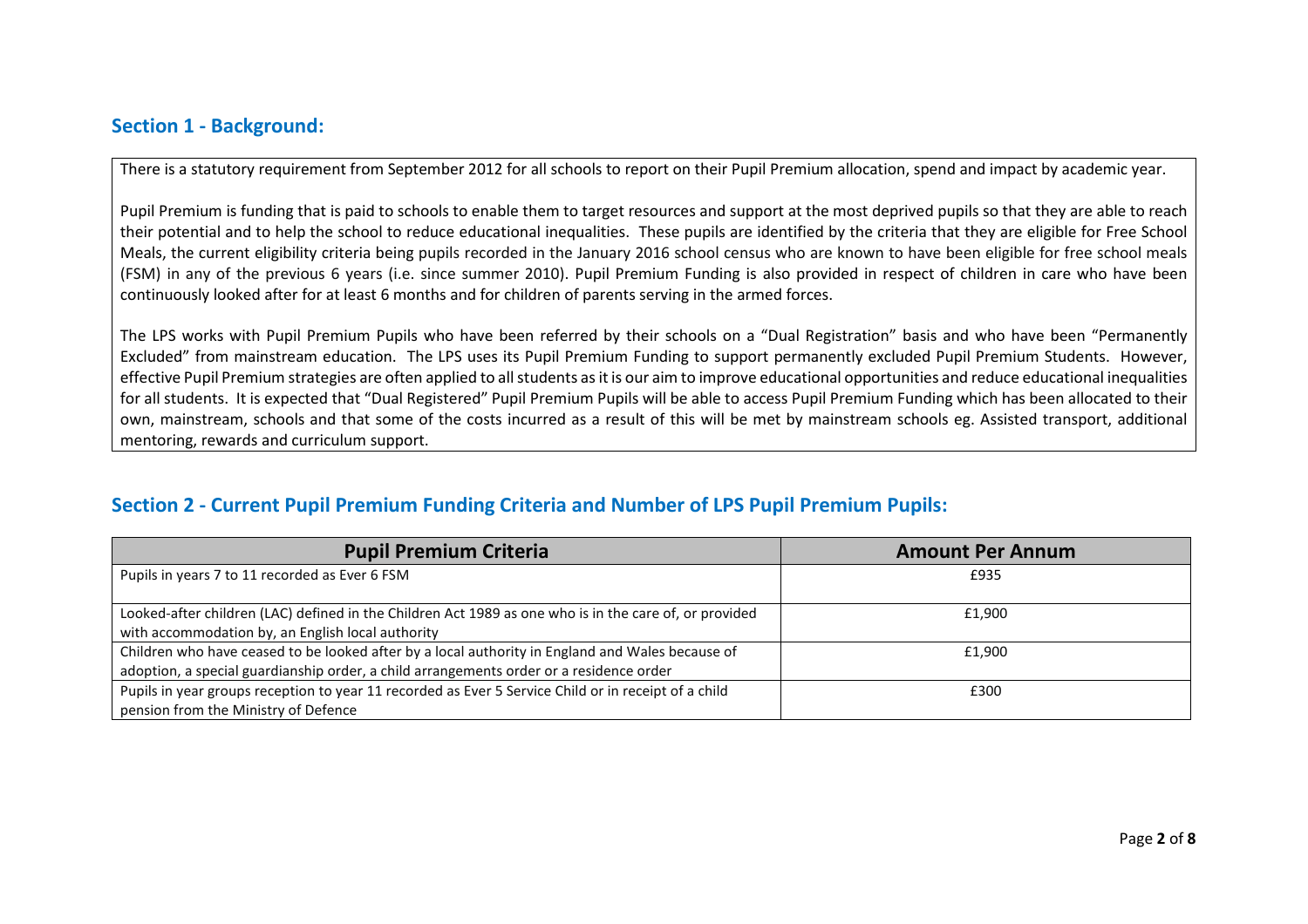#### **Our Pupil Premium Grant Allocation(s):**

| 2015.16 Pupil Premium | 2016.17 Pupil Premium | 2017.18 Pupil premium | 2018.19 Pupil premium |
|-----------------------|-----------------------|-----------------------|-----------------------|
| <b>Allocation</b>     | <b>Allocation</b>     | <b>Allocation</b>     | <b>Allocation</b>     |
| £29,400               | £12,600               | £29.900               | £25,500               |

#### **Section 3 – Accounting for our Pupil Premium Grant Expenditure:**

Due to the transient nature of our pupils we adopt flexible support and provision arrangements and provide this on an individualised basis. The table below details the current support and provision arrangements (Interventions) that we provide for Pupil Premium Pupils. This also details the intended purpose, impact, projected spend and actual spend to date for each of these interventions.

#### **Pupil Premium Strategies***:*

| <b>Description</b><br>0t<br>Intervention | <b>Purpose of Intervention</b>                                                                                                                                                | <b>Overall Impact of this Intervention</b><br>TERM1 / TERM 2 / TERM 3<br><b>Impact RAG Rating</b><br><b>LOW</b><br><b>MEDIUM</b><br><b>SOME POSITIVE IMPACT</b><br><b>HIGH</b> |                                               |                                                                                                                                                                                                                                                                                                                                                                        |  | <b>Predicted</b><br><b>Annual Cost</b><br>0t<br><b>Intervention</b> | Actual cost,<br>to date, of<br>Intervention |
|------------------------------------------|-------------------------------------------------------------------------------------------------------------------------------------------------------------------------------|--------------------------------------------------------------------------------------------------------------------------------------------------------------------------------|-----------------------------------------------|------------------------------------------------------------------------------------------------------------------------------------------------------------------------------------------------------------------------------------------------------------------------------------------------------------------------------------------------------------------------|--|---------------------------------------------------------------------|---------------------------------------------|
|                                          |                                                                                                                                                                               | <b>TERM1</b>                                                                                                                                                                   | <b>TERM 2</b><br><b>TERM 3 [Brief report]</b> |                                                                                                                                                                                                                                                                                                                                                                        |  |                                                                     |                                             |
| 1. Individual<br>Mentoring               | To support pupils to overcome<br>barriers to learning & regular<br>attendance. To help them to<br>develop strategies to improve<br>their engagement and learning<br>potential | KS3                                                                                                                                                                            | KS3                                           | <b>KS3:</b><br>The one KS3 student has been assigned their own 1:1 support and<br>is currently taught on a very limited timetable to enable them to<br>re-engage into learning after a failed Managed Move. They are an<br>able student and can access the curriculum. The attendance for<br>their sessions since returning back after a failed Managed Move is<br>67% |  | 12k                                                                 | 10k                                         |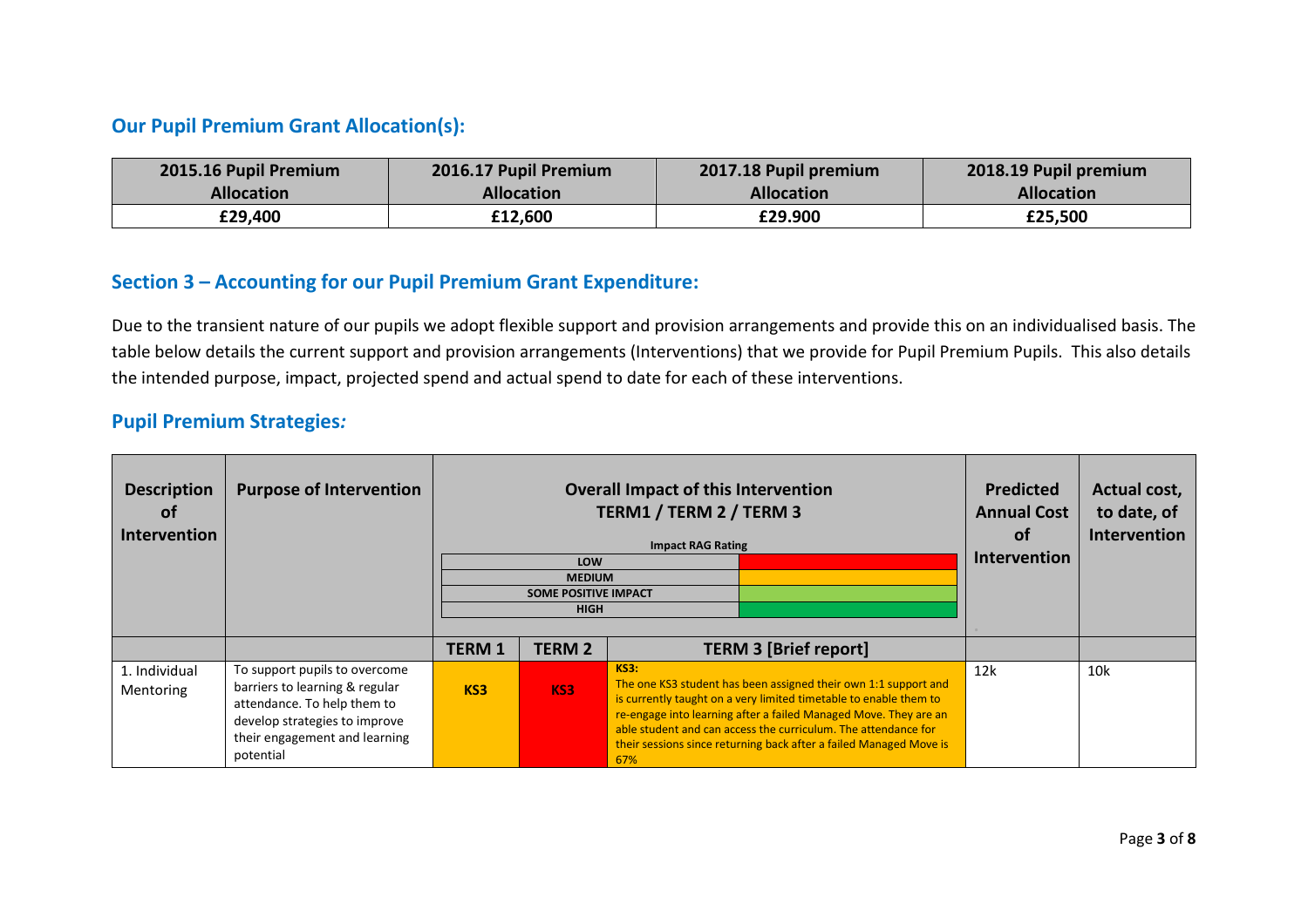|                                                                                                                                                      |                                                                                                         | KS4              | KS4                                                                                                                                                                                                                                                                 | KS4: All students are allocated a Vocational mentor and in some<br>specific cases we allocate a Think For The Future mentor for<br>additional support                                                                                                                                                               |                |                |
|------------------------------------------------------------------------------------------------------------------------------------------------------|---------------------------------------------------------------------------------------------------------|------------------|---------------------------------------------------------------------------------------------------------------------------------------------------------------------------------------------------------------------------------------------------------------------|---------------------------------------------------------------------------------------------------------------------------------------------------------------------------------------------------------------------------------------------------------------------------------------------------------------------|----------------|----------------|
| 2. Pupil<br>Transport                                                                                                                                | To encourage students to attend<br>and establish a routine in<br>relation to attending school           | KS3              | KS3                                                                                                                                                                                                                                                                 | KS3<br>A taxi is provided for this student for a one-way journey to Millgate<br>Lodge. The student then makes their own way home. Since March<br>2019 the student has achieved 67% attendance out of the sessions<br>on offer. As from 24/6/19 the taxi for this student will cease due to<br>financial constraints | 1.5k<br>2k     | £750<br>£1,170 |
|                                                                                                                                                      |                                                                                                         | KS4              | KS4                                                                                                                                                                                                                                                                 | KS4: Transport is allocated case by case. The review meeting takes<br>place every 6 weeks and we can see tangible improvements in<br>attendance as highlighted in the below sections (6,8 and 9)                                                                                                                    |                |                |
| 3. Rewards<br>Programme                                                                                                                              | Students are rewarded for<br>attendance and positive<br>engagement in education. This                   | KS3              | KS3<br><b>NA</b>                                                                                                                                                                                                                                                    | KS3<br><b>NA</b>                                                                                                                                                                                                                                                                                                    | £7,000         | 5k             |
| encourages them to establish<br>stronger attendance and<br>engagement routines and<br>strategies.                                                    | KS4                                                                                                     | KS4              | KS4: All students can access the reward programme. This is linked<br>to attendance, punctuality and attainment. Attendance has<br>improved when compared to pre-referral attendance. Our two yr<br>11 leavers have also secured conditional post-16 college offers. |                                                                                                                                                                                                                                                                                                                     |                |                |
| To engage with students and<br>4. Home<br>parents to help them identify<br><b>School Visits</b><br>and overcome barriers to<br>learning & attendance | KS3<br><b>NA</b>                                                                                        | KS3<br><b>NA</b> | KS3<br>N/A                                                                                                                                                                                                                                                          | Transport =                                                                                                                                                                                                                                                                                                         | £290           |                |
|                                                                                                                                                      |                                                                                                         | KS4              | KS4                                                                                                                                                                                                                                                                 | KS4: This year there has been an increase in the number of home<br>visits [54% increase] and this has had a positive impact on students<br>overall attendance                                                                                                                                                       | £500           |                |
| 5. Alternative<br>Curriculum                                                                                                                         | To provide students with tailored<br>educational provision for a<br>period of time in order to          |                  | KS3                                                                                                                                                                                                                                                                 | <b>KS3:</b><br>The student has made improvements with their engagement levels<br>and is benefitting from the 1:1 programme available to them                                                                                                                                                                        | 1.5K           | £875           |
| encourage them to engage more<br>effectively in education.                                                                                           | KS4                                                                                                     | KS4              | KS4: All KS4 students receive the opportunity to complete<br>Functional Skills, PSHE, Employability and GCSE/BTEC qualifications<br>over yr 10/11. They can also access RQF vocational qualifications<br>based on the individual student preference.                |                                                                                                                                                                                                                                                                                                                     |                |                |
| 6. Alternative<br>Provision                                                                                                                          | To provide students with tailored<br>educational provision for an<br>extended period of time in order   | KS3<br><b>NA</b> | KS3<br><b>NA</b>                                                                                                                                                                                                                                                    | KS3<br>N/A                                                                                                                                                                                                                                                                                                          |                |                |
|                                                                                                                                                      | to encourage them to engage<br>more effectively in education<br>and to develop employability<br>skills. | KS4              | KS4                                                                                                                                                                                                                                                                 | KS4: Typically students engage well in the tailored programmes.<br>This can be demonstrated through analysing the pre-referral<br>attendance for KS4 students, 60% with the current average KS4<br>attendance standing at 76%, a 16% improvement versus their<br>mainstream school attendance.                      | 1 <sup>k</sup> | £200           |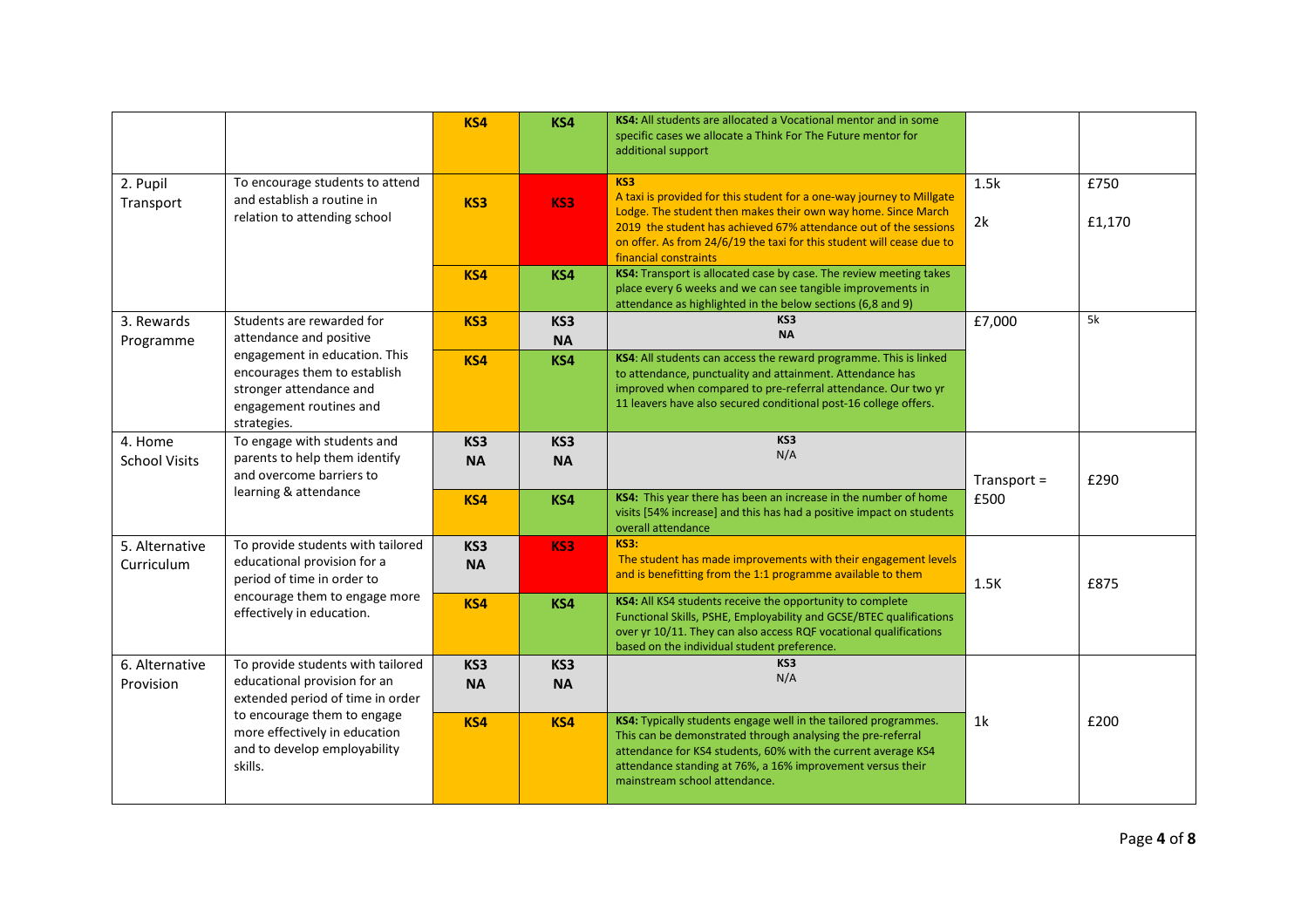| To help focus students on the<br>7. Careers<br>future and to support them to<br>Guidance<br>develop personal &<br>employability skills which |                                                                                                                                                                                                                         | KS3<br><b>NA</b> | KS3<br><b>NA</b>       | <b>KS3:</b><br>Lower School CEIAG ASDAN programme to be introduced in<br>2019.20 academic year                                                                                                                                                                                                                                                                                                                                                                                                                                                                                | 70 Days<br>Paid via main |  |  |
|----------------------------------------------------------------------------------------------------------------------------------------------|-------------------------------------------------------------------------------------------------------------------------------------------------------------------------------------------------------------------------|------------------|------------------------|-------------------------------------------------------------------------------------------------------------------------------------------------------------------------------------------------------------------------------------------------------------------------------------------------------------------------------------------------------------------------------------------------------------------------------------------------------------------------------------------------------------------------------------------------------------------------------|--------------------------|--|--|
|                                                                                                                                              | KS4                                                                                                                                                                                                                     | KS4              | school budget<br>[14k] |                                                                                                                                                                                                                                                                                                                                                                                                                                                                                                                                                                               |                          |  |  |
| 8. PSP /<br>Review<br>Meeting(s)                                                                                                             | To meet with students, parents/<br>carers & key agencies to agree<br>strategies to help overcome<br>barriers to learning &<br>engagement.                                                                               | KS3              | KS3                    | KS3<br>Regular review meetings have taken place throughout this term in<br>terms of both progress and attendance. The student has begun to<br>make progress and attendance is improving gradually.<br>Unfortunately EP has still been unable to have a conversation with<br>mother, although she has 3 different contact numbers which<br>include family members.                                                                                                                                                                                                             | Staffing cost            |  |  |
|                                                                                                                                              |                                                                                                                                                                                                                         | KS4              | KS4                    | KS4: We have demonstrated an overall improvement in attendance<br>from an average pre-referral rate of 60%. This has risen to 76% for<br>the academic year. Our two yr 11 students have both received<br>college offers.                                                                                                                                                                                                                                                                                                                                                      |                          |  |  |
| 9.Think For<br>The Future<br>Specialist<br>Group Work &<br>Mentoring<br>Programme                                                            | This programme will begin at<br>the start of half term 3 and<br>will focus on our most hard to<br>reach and disengaged KS 3 &<br>4 students. Its primary aim is<br>to reengage students in<br>learning and prepare them | KS3<br><b>NA</b> | KS3<br><b>NA</b>       | KS3: This programme began W/C 04/03/19 and will work with 1<br><b>KS3 student</b><br>Due to the one day allocation we have not been able increase the<br>workload of the mentor beyond three students. Unfortunately the<br>pilot has not worked with any KS3 students as yet. We are looking<br>into how the mentoring programme will operate in the 2019-20<br>academic year.                                                                                                                                                                                               | £1,222                   |  |  |
|                                                                                                                                              | for the transition into<br>education or post 16 years<br>provision                                                                                                                                                      | KS4<br><b>NA</b> | KS4<br><b>NA</b>       | KS4 : This programme began W/C 04.03.19 will work with 3 KS4<br>students<br>The pilot programme has seen the allocated member work with<br>five disengaged YR10 students. The programme works on a one day<br>basis and involves home visits, preparation work for access to<br>education at Millgate Lodge and 1:1 support at Vocational<br>provisions. It is still a fledgling programme but from the five hard to<br>reach Chronic Non Attenders who were referred to the programme<br>two students have engaged with the process and are accessing<br>education packages. |                          |  |  |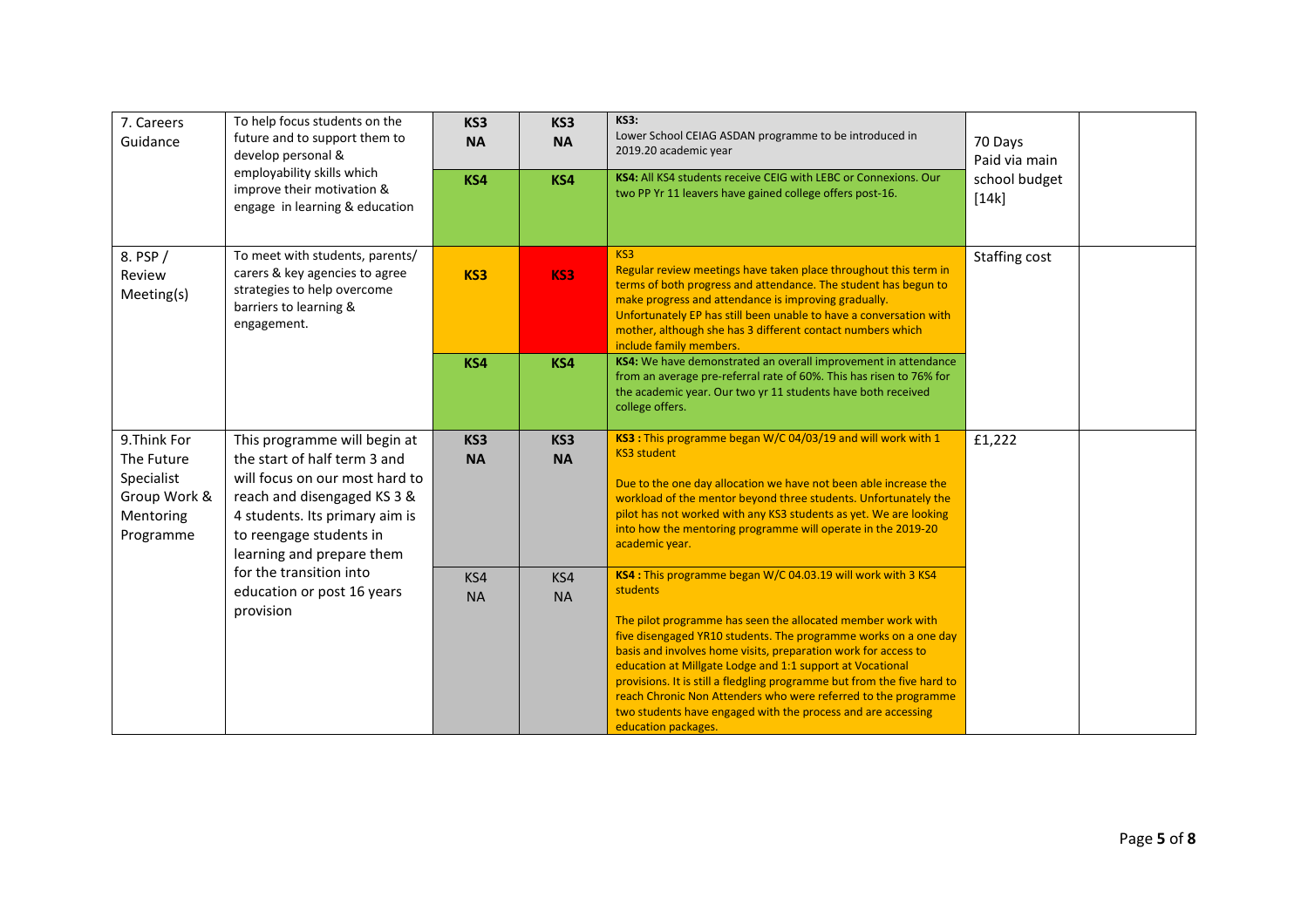### **Section 4 - Pupil Premium Pupils' Profile:**

| <b>Criteria</b>         | <b>Total Number of Pupil Premium Pupils</b> |     |  |  |  |  |  |
|-------------------------|---------------------------------------------|-----|--|--|--|--|--|
|                         | KS3                                         | KS4 |  |  |  |  |  |
|                         |                                             |     |  |  |  |  |  |
| <b>Male</b>             |                                             |     |  |  |  |  |  |
| Female                  |                                             |     |  |  |  |  |  |
| <b>FSM</b>              |                                             |     |  |  |  |  |  |
| <b>LAC</b>              |                                             |     |  |  |  |  |  |
| <b>Service Children</b> |                                             |     |  |  |  |  |  |

#### **Section 5 - Pupil Premium Pupil Progress & Achievement Data***:*

| <b>Pupil Details</b><br><b>Provision</b><br><b>Arrangements</b> |                      | No or limited                         | <b>Attendance</b>    | <b>Progress &amp; Achievement</b> |                                                                                                |                                     |                                   |                                  |                                       |                          |                                        |                              |                                 |                    |  |
|-----------------------------------------------------------------|----------------------|---------------------------------------|----------------------|-----------------------------------|------------------------------------------------------------------------------------------------|-------------------------------------|-----------------------------------|----------------------------------|---------------------------------------|--------------------------|----------------------------------------|------------------------------|---------------------------------|--------------------|--|
|                                                                 |                      |                                       |                      |                                   | Improvement<br>from Baseline<br>5-9%<br>Improvement<br>from baseline<br>$10% +$<br>Improvement |                                     |                                   |                                  |                                       | <b>Below</b><br>Expected | <b>Expected</b>                        |                              | <b>Above</b><br><b>Expected</b> | <b>Accelerated</b> |  |
|                                                                 |                      |                                       |                      |                                   |                                                                                                |                                     | <b>FS</b>                         |                                  |                                       | TA                       | $\Omega$                               |                              |                                 |                    |  |
|                                                                 |                      |                                       |                      |                                   | from Baseline                                                                                  |                                     |                                   | FS = ForSkills Assessment        |                                       | TA = Teacher Assessment  | Key to progress / Achievement Measure: | $Q =$ Qualification Achieved |                                 |                    |  |
| <b>Name</b>                                                     | Year<br><b>Group</b> | <b>Provision</b>                      | <b>Start</b><br>Date | <b>End</b><br>Date*               | <b>Attendance</b><br><b>Start</b>                                                              | <b>Attendance</b><br><b>Overall</b> | <b>Maths</b>                      | <b>English</b>                   | <b>ICT</b>                            | <b>ANO</b>               | <b>BTECH</b><br><b>Science</b>         | Voc 1                        | Voc 2                           |                    |  |
| Α.                                                              | 8                    | As from<br>$14/1/19$ -<br>1:1 tuition | 26/2/18              |                                   | 71%                                                                                            | 44%                                 | <b>Baseline</b><br>E189%<br>FS.   | <b>Baseline</b><br>E3 73%<br>FS. | <b>Baseline</b><br>-E3 69%<br>FS.     | N/A                      | N/A                                    | N/A                          | N/A                             |                    |  |
| <b>B.</b>                                                       | 9                    | 5 day voc                             | יִ                   |                                   | 75%                                                                                            | 96%                                 | <b>Baseline</b><br>E3 33%<br>Pass | <b>Baseline</b><br>E2 23%        | <b>Baseline</b><br>EL <sub>2</sub> FS | <b>L1 Award</b>          | N/A                                    | N/A                          | N/A                             |                    |  |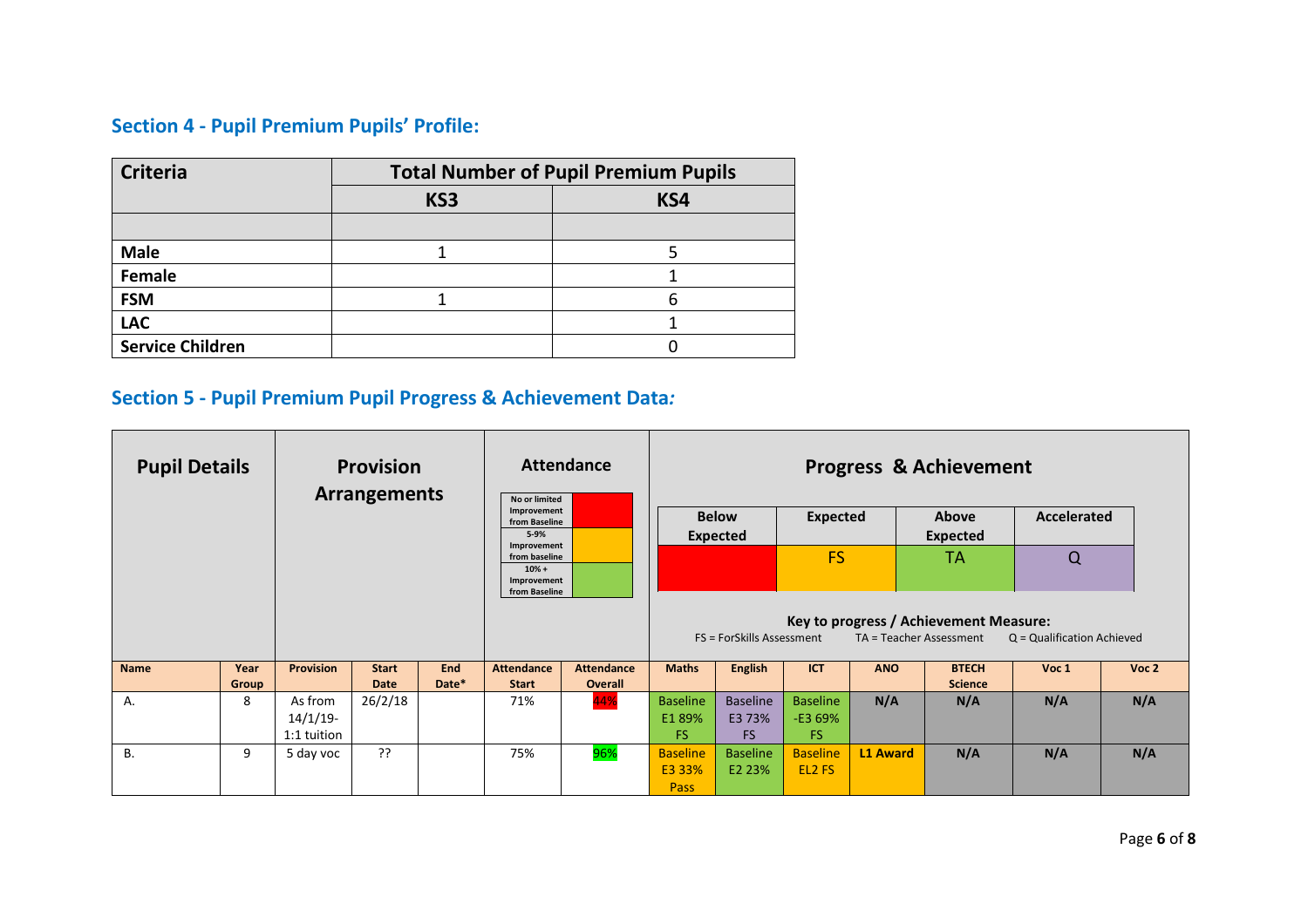|    |    |                                     |                     |                                                 |     |     |                                                      | FS EI3<br>Pass                                       |                                                             |                                            |                            |                                                                                                         |                                                   |
|----|----|-------------------------------------|---------------------|-------------------------------------------------|-----|-----|------------------------------------------------------|------------------------------------------------------|-------------------------------------------------------------|--------------------------------------------|----------------------------|---------------------------------------------------------------------------------------------------------|---------------------------------------------------|
| C. | 10 | $\overline{VOC}/FS$                 | Nov<br>2018         |                                                 | 85% | 93% | <b>Baseline</b><br>E3 Pass                           | <b>Baseline</b><br>E3 Pass                           | <b>Baseline</b><br>E3 Pass                                  | L1 Dips                                    | N/A                        | <b>Triple Skillz</b>                                                                                    | <b>AXLR8</b>                                      |
|    |    |                                     |                     |                                                 |     |     | L1 TA                                                | L1 TA                                                | L1 TA                                                       |                                            |                            |                                                                                                         |                                                   |
| D. | 10 | 5DAY<br><b>VOC</b>                  | <b>SEPT</b><br>2018 |                                                 | 49% | 72% | <b>Baseline</b><br>EL3                               | <b>Baseline</b><br>EL3                               | <b>Baseline</b><br>EL3                                      | L1 Award                                   | N/A                        | <b>PEDESTRIAN</b>                                                                                       | <b>TRIPLE</b><br>SKILLS /<br><b>LADDER</b>        |
| Ε. | 10 | 5 DAYS<br><b>VOC</b>                | <b>SEPT</b><br>2018 | <b>NOV</b><br>2018<br>(Moved<br>to<br>L.'shire) | 33% |     | <b>Baseline</b><br>EL <sub>2</sub>                   | <b>Baseline</b><br>EL <sub>2</sub>                   | <b>Baseline</b><br>EL <sub>2</sub>                          | N/A                                        | N/A                        | <b>CARWRX</b>                                                                                           | <b>FUTURE</b><br><b>CYCLES</b>                    |
| F. | 10 | VOC / FS                            | JUNE<br>2018        |                                                 | 56% | 80% | <b>Baseline</b><br>EL <sub>2</sub><br>PASS<br>EL3 TA | <b>Baseline</b><br>EL <sub>2</sub><br>Pass<br>EL3 TA | <b>Baseline</b><br>EL <sub>2</sub><br><b>PASS</b><br>EL3 TA | PSD <sub>L1</sub><br><b>CERT</b>           | N/A                        | 1 CARE                                                                                                  | EDUC8                                             |
| G. | 11 | VOC / FS                            | May<br>2018         |                                                 | 50% | 83% | <b>Baseline</b><br>L1<br>Pass                        | <b>Baseline</b><br>L1<br>Pass                        | <b>Baseline</b><br>EL3<br>Pass                              | Employ<br>L1 Cert<br><b>PSD</b><br>L1 Cert | N/A                        | <b>TRIPLE</b><br><b>SKILLZ</b>                                                                          | <b>FUTURE</b><br><b>CYCLES</b> /<br><b>LADDER</b> |
| Η. | 11 | VOC/<br>GCSE                        | JAN<br>2018         | JAN<br>2019<br>moved<br>to<br>London            | 57% | 88% | <b>Baseline</b><br><b>GCSE E</b><br><b>TA</b>        | <b>Baseline</b><br><b>GCSE E</b><br><b>TA</b>        | N/A                                                         | N/A                                        | <b>Baseline</b><br>Level 1 | <b>ESBM</b><br><b>CONSTRUCT</b><br><b>ION</b>                                                           | <b>FUTURE</b><br><b>CYCLES</b>                    |
| Ι. | 11 | $\overline{VOC}$ / 1-1<br><b>FS</b> | <b>SEPT</b><br>2018 | FEB<br>2019<br>Moved<br>to<br>Keyham<br>Lodge   | 60% | 59% | <b>Baseline</b><br>EL2 Pass<br>EL3 TA                | <b>Baseline</b><br>EL <sub>2</sub><br>Pass<br>EL3 TA | N/A                                                         | N/A                                        | N/A                        | <b>AXLR8</b><br>Removed.<br><b>Refer to</b><br><b>Emergency</b><br>Annual<br><b>Review</b><br>timetable | <b>TRIPLE</b><br><b>SKILLZ</b>                    |
| J. | 11 | VOC $/1-1$<br><b>FS</b>             | <b>NOV</b><br>2015  |                                                 | 70% | 52% | <b>Baseline</b><br>EL3<br>PASS<br>L1 TA              | <b>Baseline</b><br>EL3<br><b>PASS</b><br>L1 Pass     | N/A                                                         | N/A                                        | N/A                        | <b>ESBM</b><br><b>CONSTRUCT</b><br><b>ION</b>                                                           | <b>FUTURE</b><br><b>CYCLES</b> /<br><b>LADDER</b> |